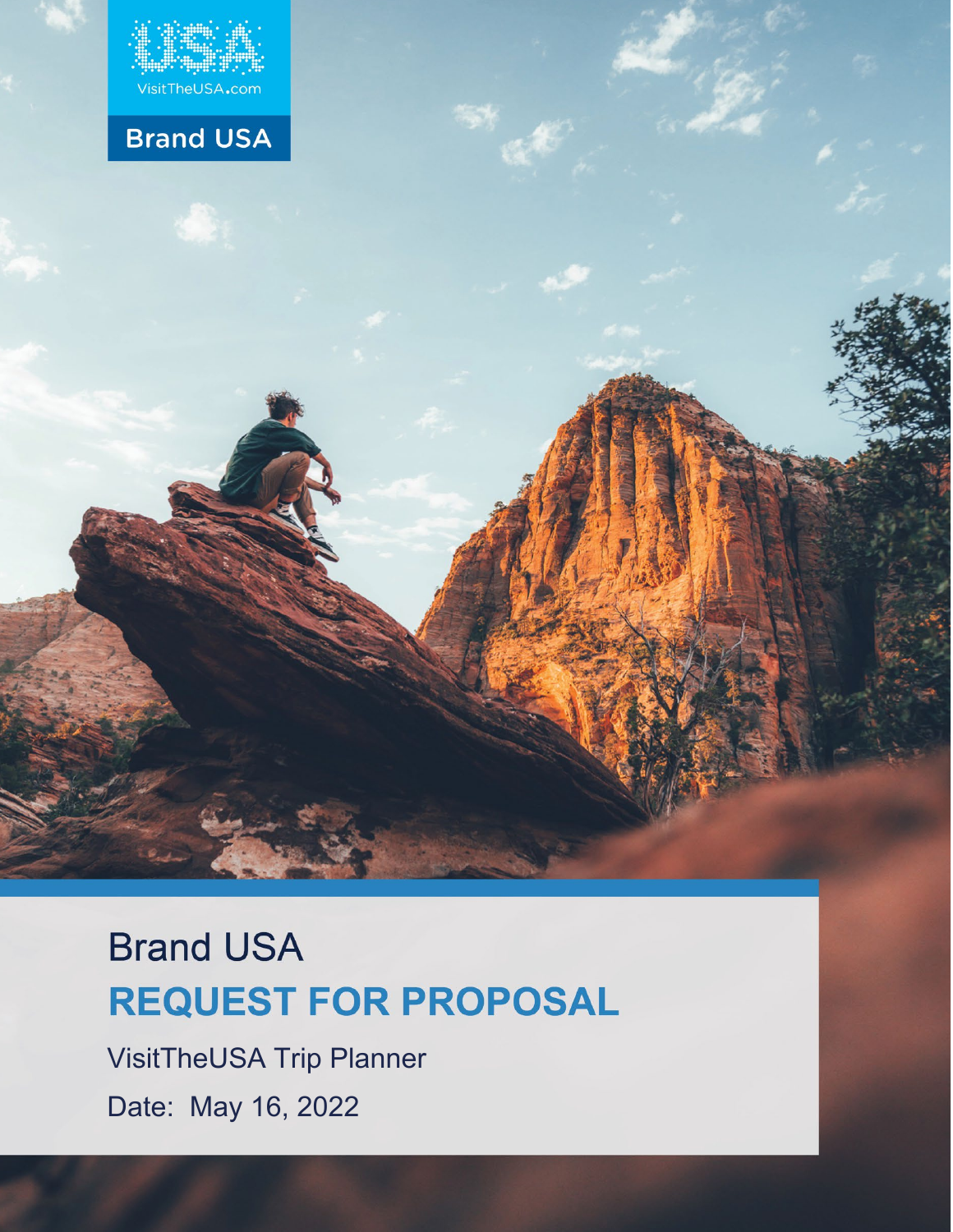#### **INTRODUCTION**

As the destination marketing organization for the United States, Brand USA's mission is to increase incremental international visitation, spend, and market share to fuel the nation's economy and enhance the image of the USA worldwide.

Established by the Travel Promotion Act of 2009 as the nation's first public-private partnership to spearhead a globally coordinated marketing effort to promote the United States as a premier travel destination and communicate U.S. visa and entry policies, Brand USA began operations in May 2011.

As one of the best levers for driving economic growth, international travel to the United States currently supports 1.2 million American jobs and benefits virtually every sector of the U.S. economy. Since its founding, Brand USA has worked with more than 900 contributing organizations to invite the world to explore the exceptional, diverse, and virtually limitless travel experiences and destinations available in the United States of America.

According to studies by Oxford Economics, over the past seven years Brand USA's marketing initiatives have helped welcome 7.5 million incremental visitors to the USA, benefiting the U.S. economy with nearly \$55 billion in total economic impact, and supporting more than 50,000 incremental jobs each year.

Brand USA's operations are supported by a combination of nonfederal contributions from destinations, travel brands, and private-sector organizations plus matching funds collected by the U.S. government from international visitors who visit the United States under the Visa Waiver Program.

For industry and partner information about Brand USA, please visit TheBrandUSA.com.

For information about exceptional and unexpected travel experiences in the United States, please visit Brand USA's consumer website at VisitTheUSA.com.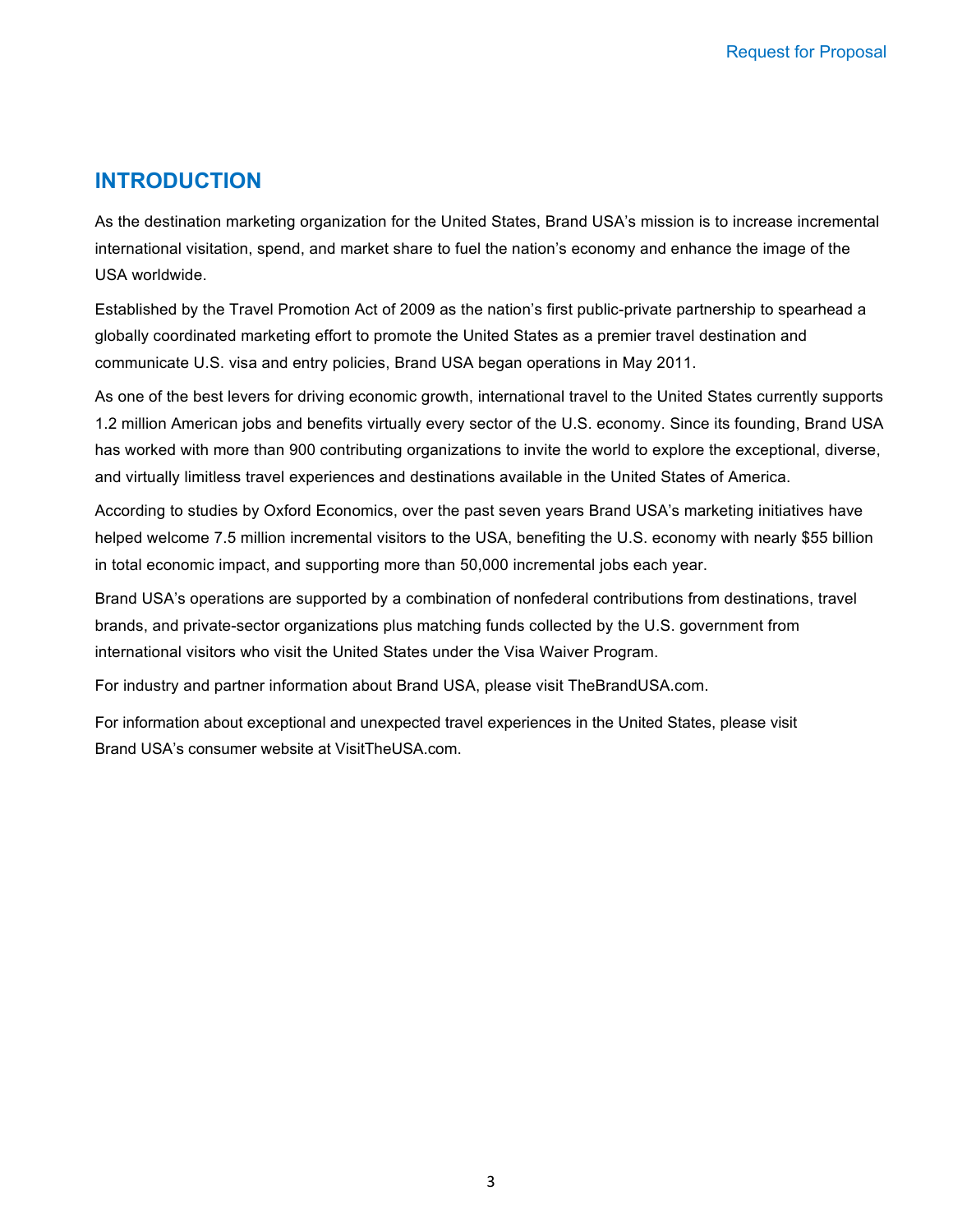#### **PURPOSE**

Brand USA seeks an Itinerary Planning tool that enables visitors to VisitTheUSA.com to build their own trip plan based on personal interests for travel to the United States.

#### **SCOPE OF WORK**

The selected vendor's product will:

- Generate a personalized trip plan for the USA, based on: User's desired travel locations; dates; weather/season; trips with families, couples, or singles; popular places and hidden gems; and deliver content for preferences such as outdoors, culinary, culture, relaxing, attractions/museums, shopping, etc.
- The Trip Planner will suggest: Cities to visit; number of days to spend in each city; suggested sequence in which to visit cities; recommended travel modes; recommended time allocation; day-byday plan of attractions with suggested duration and sequence.
- Customize based input. The user should be able to change/customize the plan easily by adding or deleting a destination; increasing or decreasing days or dates to a destination; resequencing destinations; view modes of travel and change the specified travel mode; change times for arrival/departure, so the final plan adjusts; add/delete attractions; increase/decrease an attraction; re-order listed attractions.
- Learn user preferences and update the itinerary in real-time.
- Permit users to share their specific plan with friends/family on social media or via email. Cotravelers should be able to view and co-edit the plan.
- Allow users to sync the generated plan to a calendar and print the plan.
- Enable users to continuously change their personalized recommendations by exploring other cities and attractions that are not on the initially generated plan.
- Show detail about listed attractions such as address, operating hours, website, etc.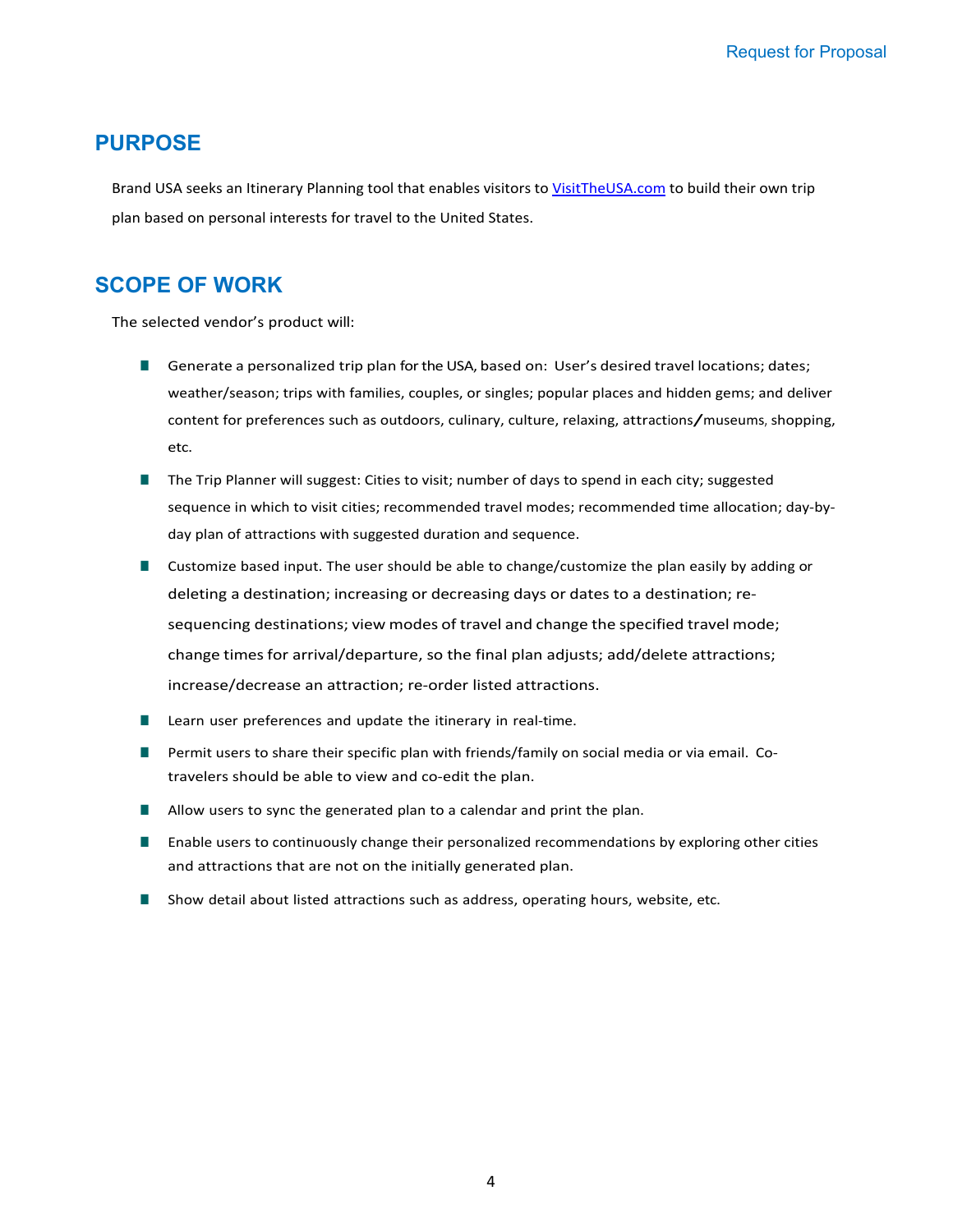- Search all states/territories and at least 4,000 cities in the USA.
- The Trip Planner is currently presented in English. Because we may expand to other languages, we do require rights to translate and utilize the product in each language/market in which Brand USA is active. If there is an additional fee for languages, please include this in your proposed budget. (See the list of languages and details about Brand USA at TheBrandUSA.com).
- Function equally well on mobile, tablet, and desktop. The tool must be responsive.
- Only feature the USA cities, states, territories, and Washington, D.C.

#### **MARKETING TACTICS**

■ The success of the Trip Planner is measured by sessions, time-on-site, and bounce rates. Devise a year-round traffic generation plan to drive traffic to the Trip Planner from outside the USA. Your plan may utilize any successful method – SEM, SEO, in-bound links, etc. The initial goal is drive at least 10,000 visits per month. Include this cost in your proposed budget.

#### Our Questions: (Direct answers are required in your proposal).

- Will we be using a link to a site you customize for us, or will we be able to integrate your planner into our Drupal 9 website? If integration, provide examples of websites.
- From where do you license your content (images, text, video, etc.)? Are there any global limitations?
- How often is the content updated?
- If our destination partners wish to integrate their own content (text and images) into your Trip Planner, is that simple to do? Explain the work flow necessary to execute.
- If you are hosting the Trip Planner, which CDN do you utilize?
- Do you have your own branded version of the Trip Planner? If so, what is the URL? Will it compete in search results with the Trip Planner you are creating for VisitTheUSA.com?

#### Your Questions:

■ Questions you have concerning this RFP must be submitted to [RFPAdmin@TheBrandUSA.com b](mailto:RFPAdmin@TheBrandUSA.com)y the date listed in the schedule. Answers to questions will be published on TheBrandUSA.com. Company names will be removed. We do not accept questions via phone calls and do not conduct interviews or have conversations prior to selecting finalists.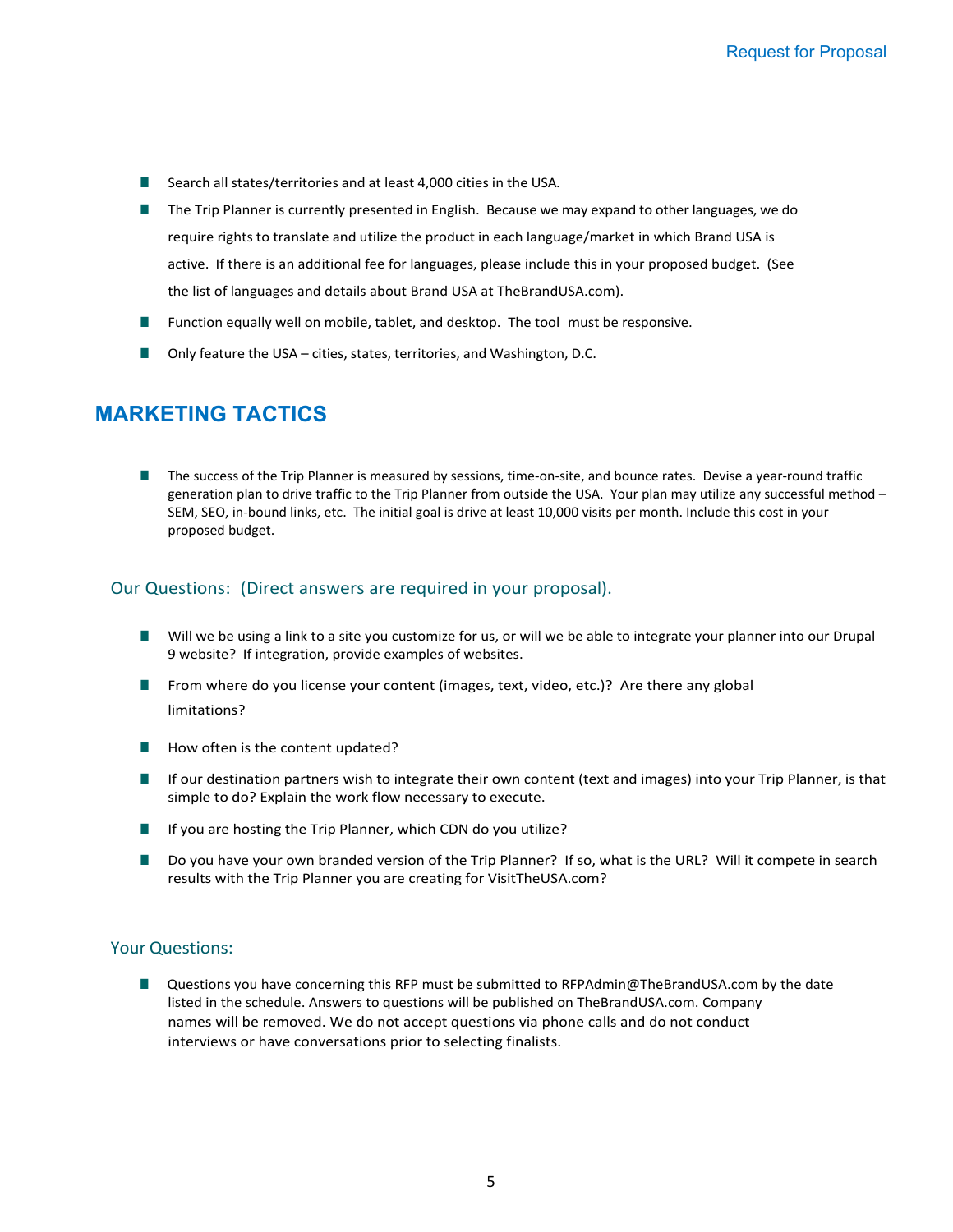#### **QUALIFICATIONS**

- Demonstrated experience working with major brands that require an enterprise level tool.
- Significant project management experience.
- Superior references from large consumer brands currently utilizing your services.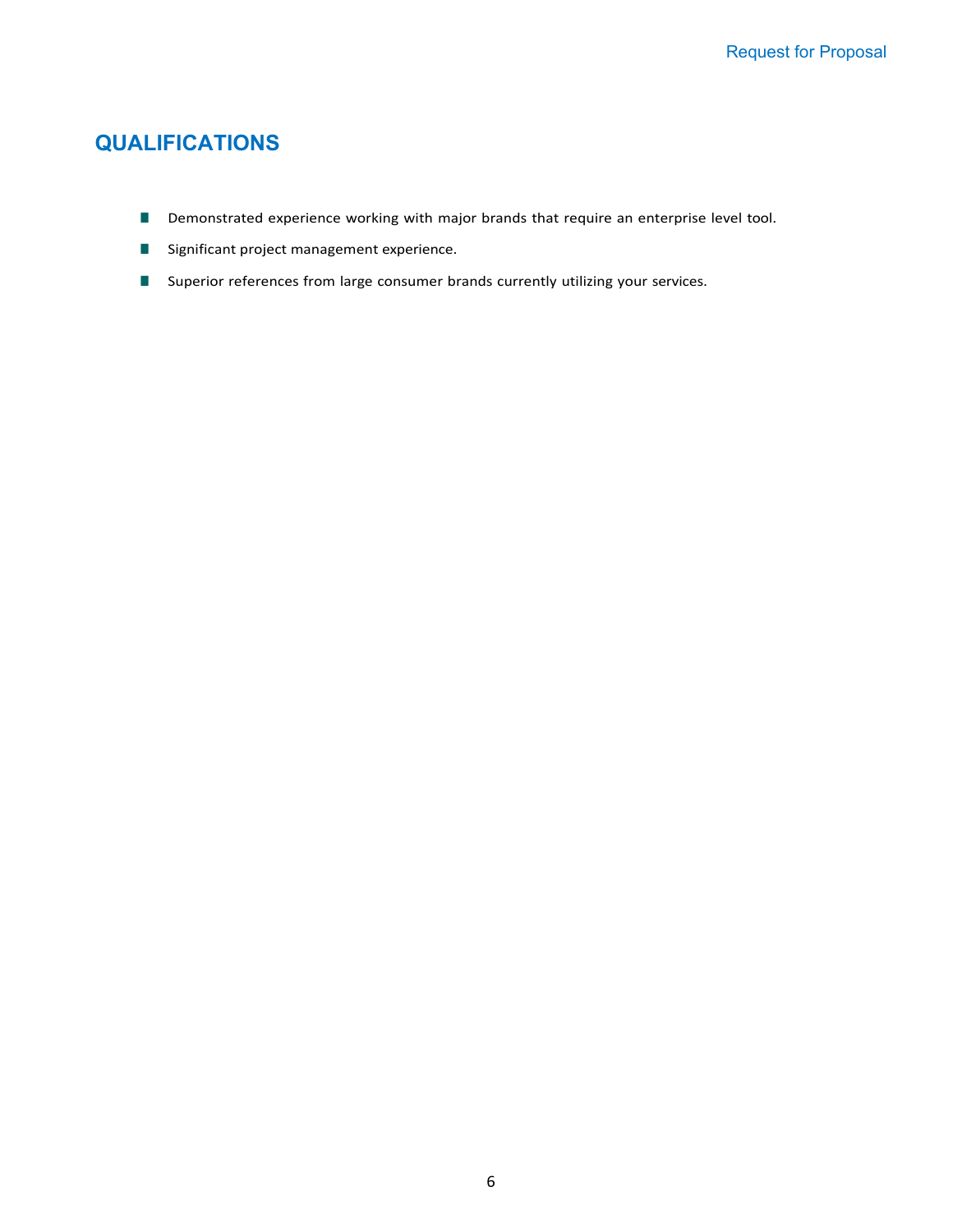#### **PROPOSAL FORMAT AND SPECS**

Proposal format is open to presentation style and delivery of the proposing team, but it must include the following information:

- Provide background information on your company, including a list of current clients.
- Demonstration of an ability to meet the qualifications and provide specific answers to the questions presented.
- State unique selling proposition over competitors.
- Show case studies or examples of your Trip Planner in use (minimum of two) with demonstrated results relevant to Brand USA (scale, industry, and/or similarity).
- Provide at least two client references.

#### **BUDGET**

Based on the RFP requirements, the proposer must submit a detailed, realistic pricing matrix. Note that the initial engagement will be for a one-year term.

#### **OTHER REQUIRMENTS**

The vendor must own, or can sublicense, all content to Brand USA.

#### **TENTATIVE SCHEDULE**

| A. Proposal Released                                          | May 13, 2022  |
|---------------------------------------------------------------|---------------|
| B. Written Questions (due by 5:00 p.m. EDT)                   | May 24, 2022  |
| C. Written Questions Answered and Posted to Brand USA Website | June 3, 2022  |
| D. Notice of Intent To Bid Due (due by 5:00 p.m. EDT)         | June 10, 2022 |
| E. Proposal Due (due by 5:00 p.m. EDT)                        | June 17, 2022 |
| F. Proposal Evaluation by Scoring Committee                   | June 27, 2022 |
| G. Notification and Scheduling of Finalist Interviews         | June 30, 2022 |
|                                                               |               |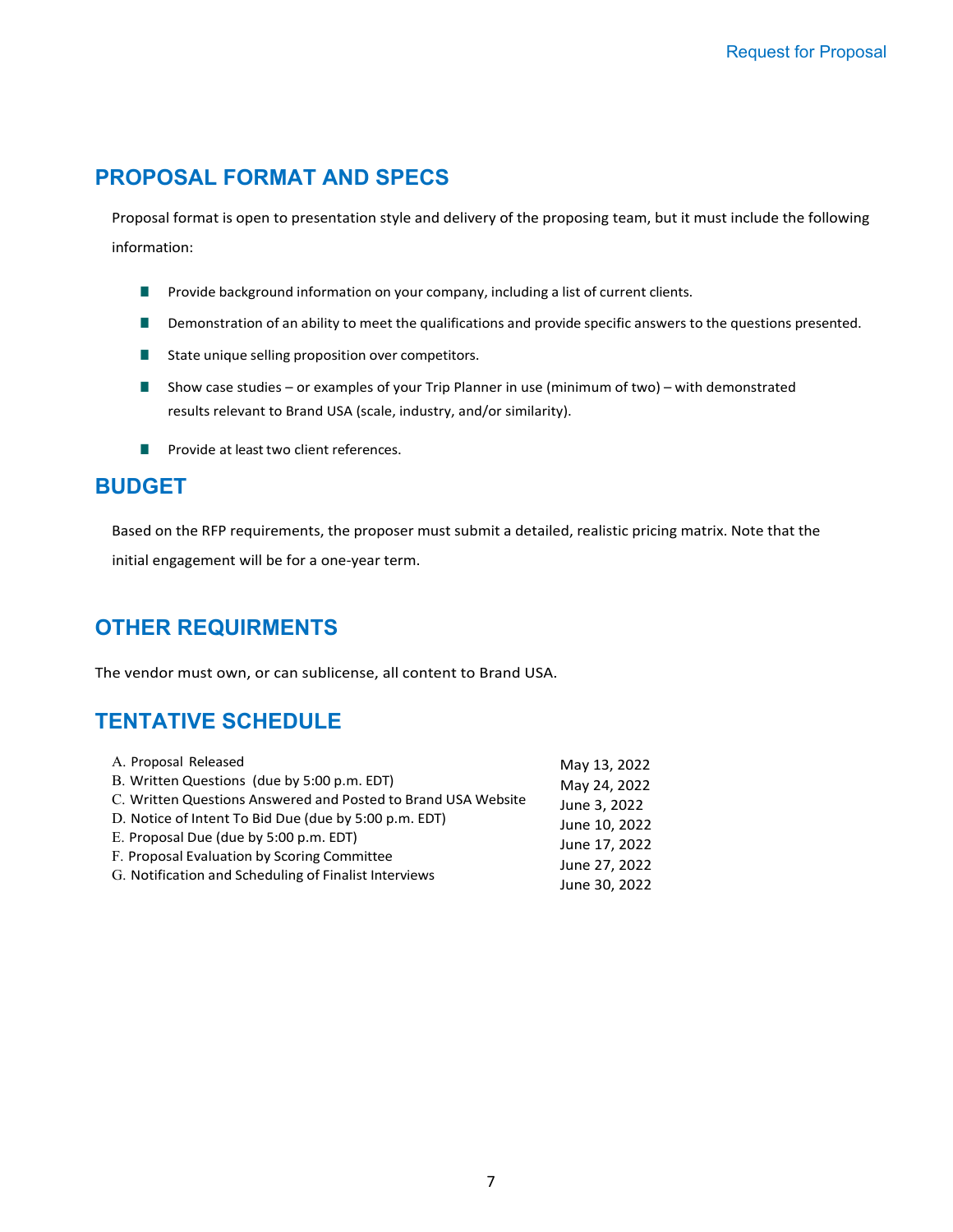

H. Finalist Presentations/Interviews I. Notice of Intent to Award Contract and Public Posting July 13/14, 2022 July 19, 2022

### **DELIVERY OF PROPOSAL**

Proposals should be e-mailed to [RFPAdmin@TheBrandUSA.com](mailto:RFPAdmin@TheBrandUSA.com)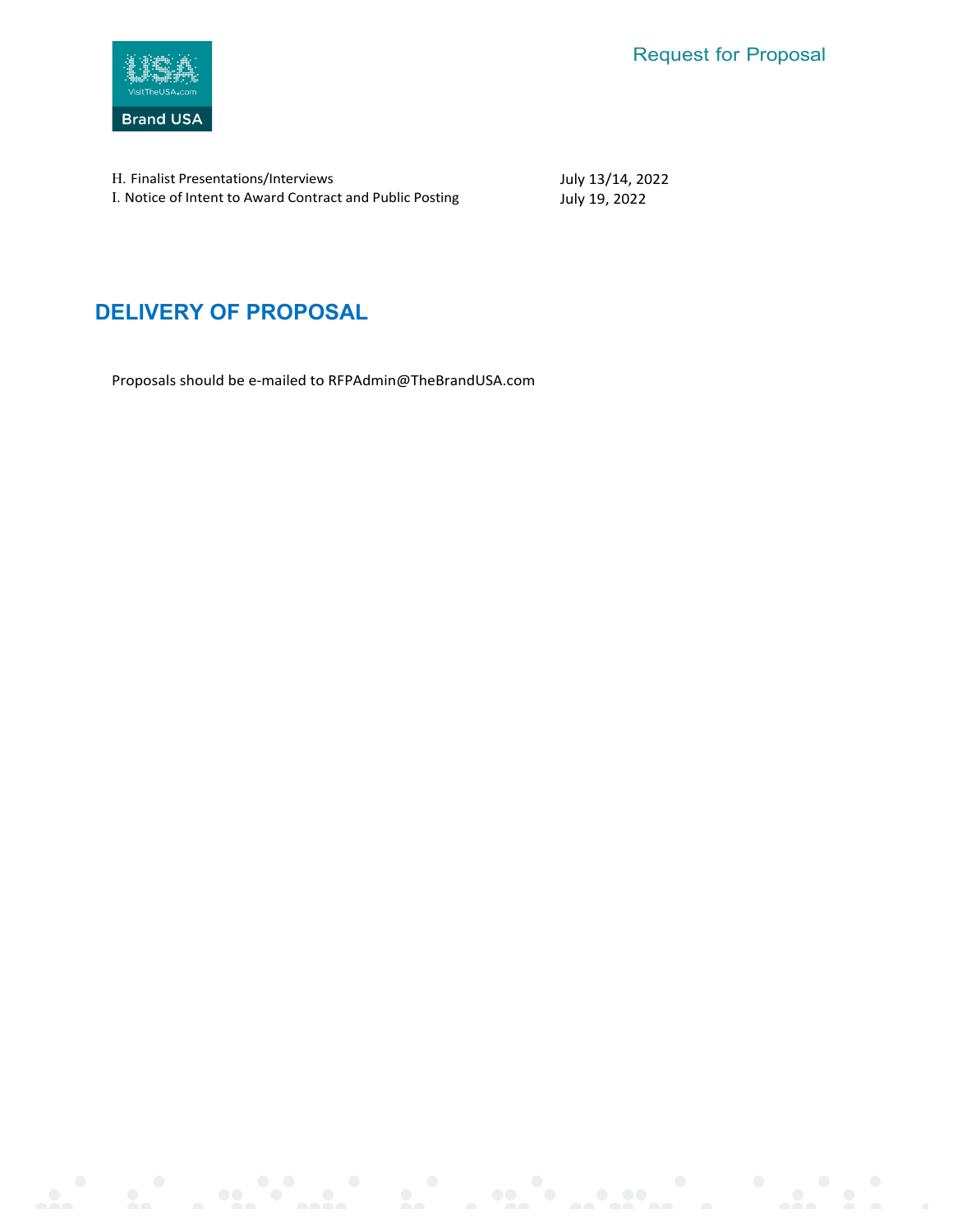

# EVALUATION AND CONTRACTING

All proposals satisfying the requirements of this Request for Proposals will be evaluated to establish which of the providers best fulfills the needs of Brand USA and this project. This Request for Proposals in no way commits Brand USA to award a contract, to pay any costs in preparation of a proposal, or to contract for the goods and/or services offered. Brand USA reserves the right to accept or reject any or all proposals received as a result of this request, to negotiate with all qualified providers, or to cancel this Request for Proposals. After awarding the contract, the schedule will include a period of collaboration between Brand USA and the selected Contractor to better define, elaborate upon, and fix the Contractor's final Scope of Work and general Terms and Conditions.

Proposals may be rejected if they do not include all deliverables. Proposers wishing for clarification of this RFP must submit questions in writing to Brand USA, no later than **May 17th**, and send by e-mail to [RFPadmin@TheBrandUSA.com.](mailto:RFPadmin@TheBrandUSA.com) Questions will not be answered on calls, with the exception of meetings with scheduled finalists during or after the meeting. Company names will be removed from the published question/answer document. Duplicative questions, irrelevant questions, and questions already addressed in this RFP may not be published. Pitches will not be accepted outside the RFP process.

Costs for developing proposals are entirely the responsibility of the Proposer and shall not be reimbursed by Brand USA.

#### 1. **Notice of Intent to Bid** must be received by **June 10, 2022** (due by 5:00 PM EDT).

The notice shall be sent by e-mail to [RFPadmin@TheBrandUSA.com.](mailto:RFPadmin@TheBrandUSA.com) The NOTICE OF INTENT TO BID is nonbinding; however, it ensures the receipt of all addenda related to this RFP. Proposals will be accepted only from applicants who submitted a timely NOTICE OF INTENT TO BID.

- 2. **RFP Responses** must contain the followinginformation:
	- a. Executive Summary.
	- b. No Conflict of Interest: Client relationships that could potentially be considered a conflict of interest must be listed.
	- c. ContractManager/Team:identifyoneindividualonthe Proposer'saccountteamwhowill manage the event.
	- d. Case Studies.
	- e. Direct answers from the "Questions for You" section. Include the question and your answer. Do not assume we will locate answers to these questions spread throughout your proposal. Failure to provide direct answers may negatively impact your submission.
	- f. Specific Monthly/Annual Budget.
	- 3. **Certification Form**: Must be signed and accompany all RFP Response submissions.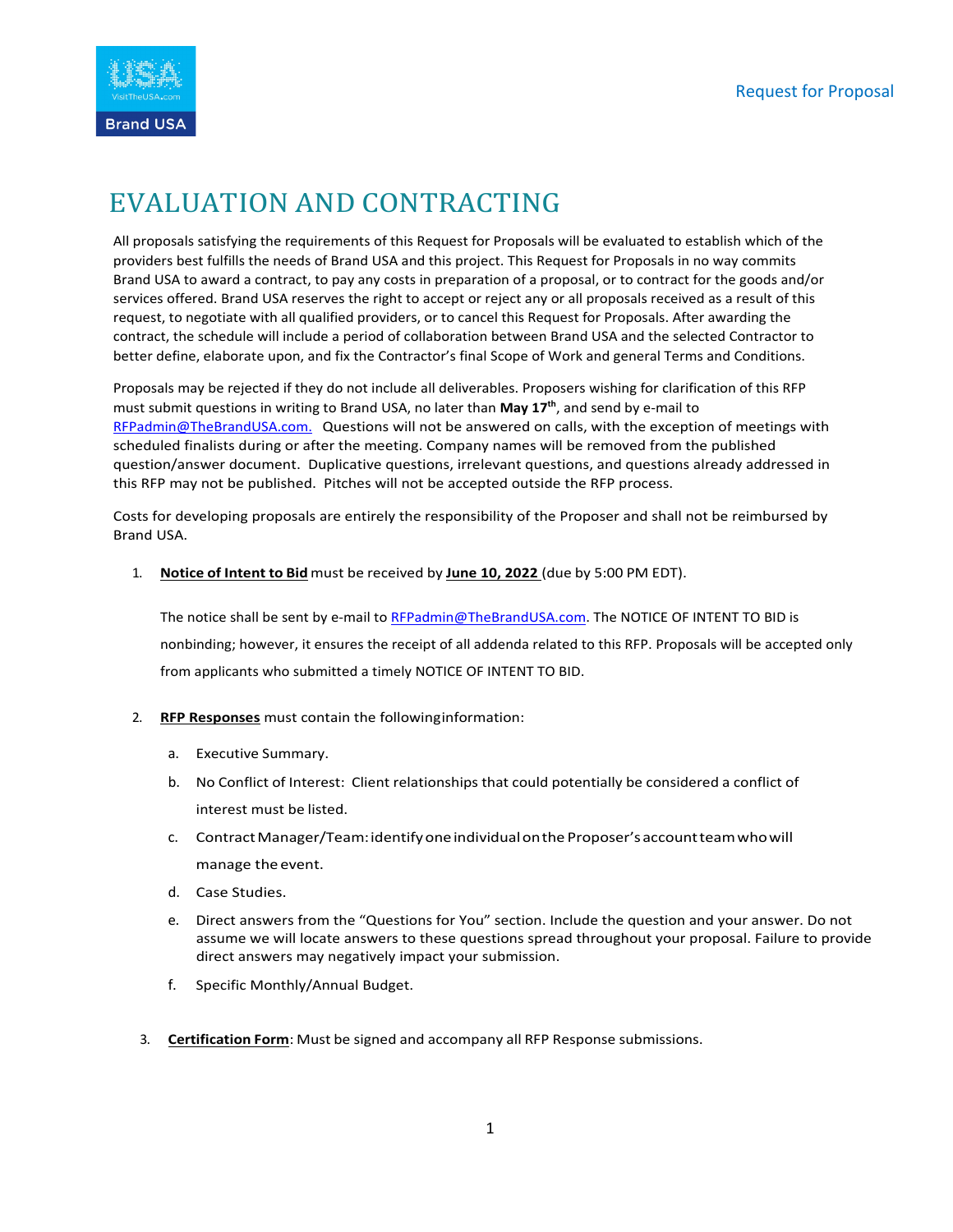

## **ATTACHMENT 1**

#### NOTICE OF INTENT TO BID

Due: June 10, 2022

SEND TO: [rfpadmin@thebrandusa.com](mailto:rfpadmin@thebrandusa.com)

| NAME OF BIDDER / COMPANY: |
|---------------------------|
| <b>CONTACT PERSON:</b>    |
| <b>MAILING ADDRESS:</b>   |
| TELEPHONE:                |
| FAX:                      |
| <b>E-MAIL ADDRESS:</b>    |
| SIGNED:                   |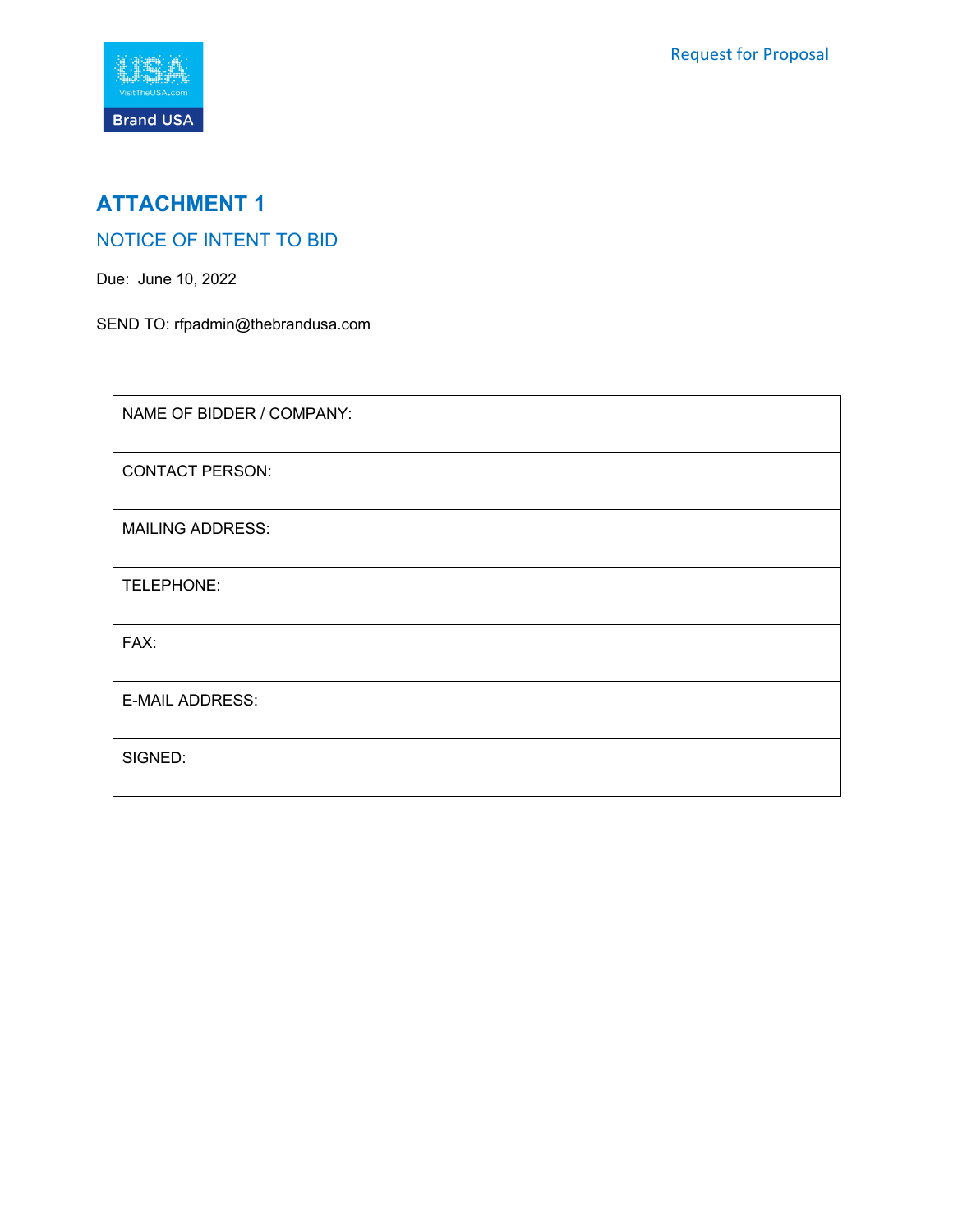Request for Proposal



#### **ATTACHMENT 2**

#### **CERTIFICATION**

*Please include this statement as part of the Proposal*

Certification Statement

By submission of this proposal and authorized signature below, Proposer certifies that the undersigned corporate officer has authority to bind the bidder to the terms of this Proposal and hereby certifies on behalf of the bidder that:

- 1. He/she has read and understands all commitments and terms of this Proposal.
- 2. The information contained in this Proposal is accurate.
- 3. Proposer's quote is valid for at least 120 days from the date of Proposal's signature below.
- 4. Proposer understands that if selected as the successful Proposer, he/she will have ten (10) business days in which to complete contract negotiations, if any, and execute the final contract document. Date of execution can be extended by mutual agreement of contractor / Brand USA.

Authorized Signature Typed or Printed Name

Title Date

Official Contact

Brand USA requests that the Proposer designate one person to receive all communications for clarification and verification of information related to this proposal. Please identify this point of contact below:

Official Contact Name **Phone Number** Phone Number

Official Contact Title **Facsimile Number** Facsimile Number

Email Address **Street, City, State, Zip** Street, City, State, Zip